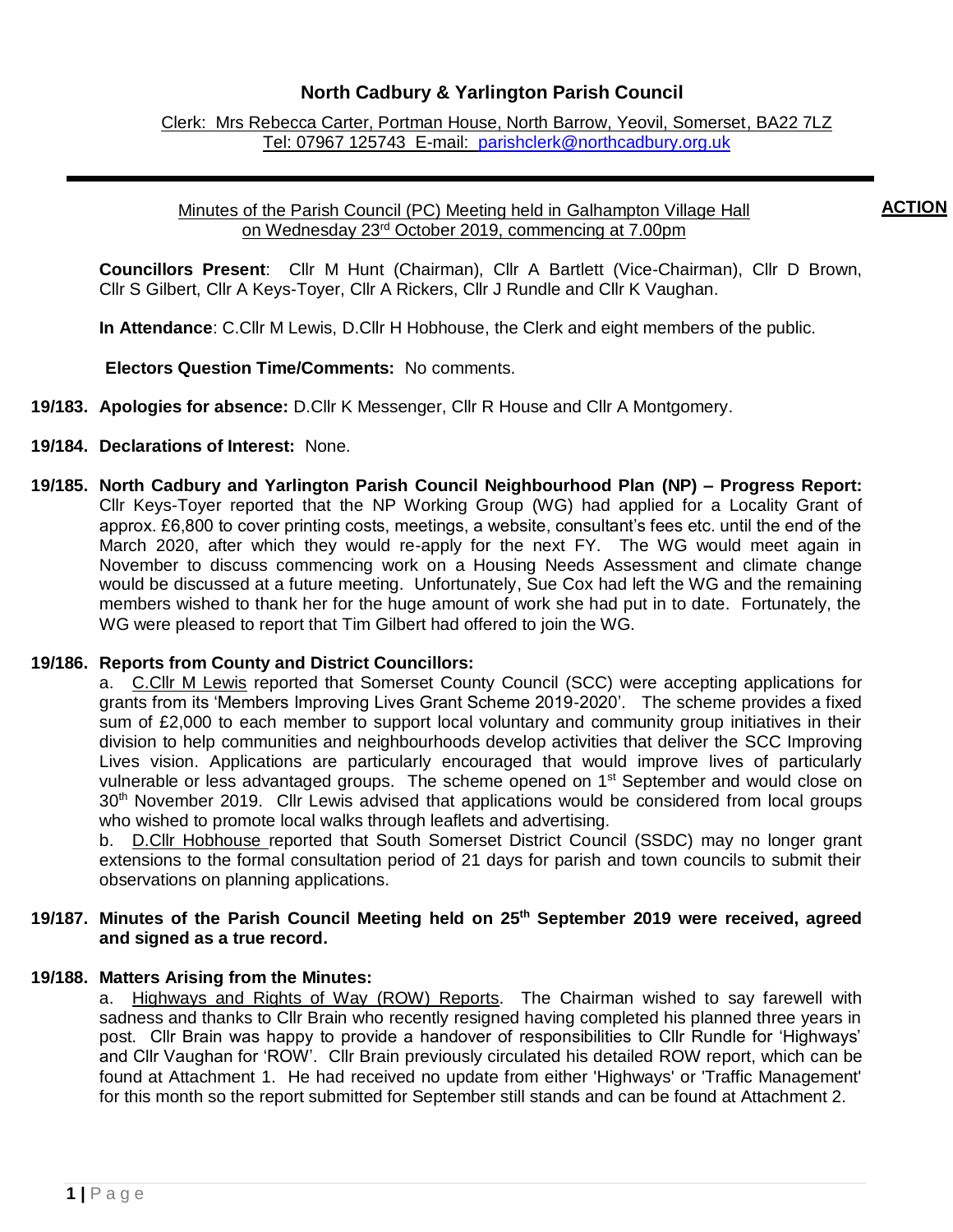**19/189. To consider whether the community wishes to express an interest in bidding for the purchase of The Catash Inn, as a registered Asset of Community Value, following notification from the agent of the Catash Inn of their intention to dispose of the asset. Six week moratorium effective 1 Oct 19, which ends on 12 Nov 19:** 

The Chairman reported that there had been no expressions of interest to date, following discussions with parties who may have been interested. The Catash Inn Manager, Caroline Bowers, was present and advised that The Catash Inn was one of approx. 150 pubs being offered for sale as a package by Marstons Brewery to other breweries. The PC confirmed that it would continue to support the Catash Inn in any way it could.

- **19/190. To review and adopt North Cadbury and Yarlington PC General Standing Orders (SO) in line with the National Association of Local Council's (NALC) Model (2018): RESOLUTION: The PC agreed unanimously to adopt NALC's 2018 Model SO with no amendments or additions. The PC also agreed by a majority vote not to include the method of voting by secret ballot in accordance with NALC's advice in its legal update dated June 2019.**
- **19/191. To review and adopt North Cadbury and Yarlington PC Code of Conduct in line with the NALC Model (May 2018): RESOLUTION: The PC agreed unanimously to adopt NALC's 2018 model Code of Conduct.**

### **19/192. Planning:**

a. South Somerset District Council (SSDC) Decisions:

i. **PA 19/02493/HOU**. Removal of conservatory, garage and an outbuilding and the erection of single storey rear extension to dwelling and an outbuilding at Roxburgh, 8 Long Street, Galhampton. **PERMITTED WITH CONDITIONS.**

ii. **PA 19/02208/FUL**. Erection of timber stables and associated landscaping. Change of use of land from agriculture to equestrian at Holly Tree Cottage, Hearn Lane, Galhampton – **PERMITTED WITH CONDITIONS**.

iii. **PA 19/01707/FUL**. Proposed demolition of existing bungalow and the erection of a replacement 1 1/2 storey dwelling at Higher Farm, Woolston Road, North Cadbury – **PERMITTED WITH CONDITIONS**.

### **19/193. Finance and Accounts:**

- a. The Finance Report for the period 25 Sep to 23 Oct 19 was circulated and approved.
- b. Payments Approved:

| £200.00 |
|---------|
| £160.00 |
| £34.09  |
| £32.22  |
| £14.00  |
|         |

#### **19/194. Report from the Chairman and Cllr Keys-Toyer on the Area East Annual Meeting with Town and Parish Councils held on 10 Oct 19:**

The meeting was well presented and well 'chaired' by D.Cllr Hobhouse. The three presentations were on the Environment, Somerset Waste Partnership (SWP) and the Transformation process at SSDC. In response to a question submitted by the Chairman, SSDC agreed that it was the responsibility of SSDC to declare a Climate Emergency and not Parish/Town Councils. SSDC were working closely with SWP, however, tree planting could be carried out at Parish/Town Council level to help combat climate change.

### **19/195. Report from Cllr Keys-Toyer on Castle Cary Town Council's meeting held 3 Oct 19 following the announcement of the closure of Castle Cary ambulance station:**

 Cllr Keys-Toyer reported that the reasons for closing the Cary ambulance station was that it was an unsuitable premises housing a car. The station would be moved to Wincanton Fire Station and be upgraded to an ambulance with a crew of two. It was pointed out that an ambulance crew would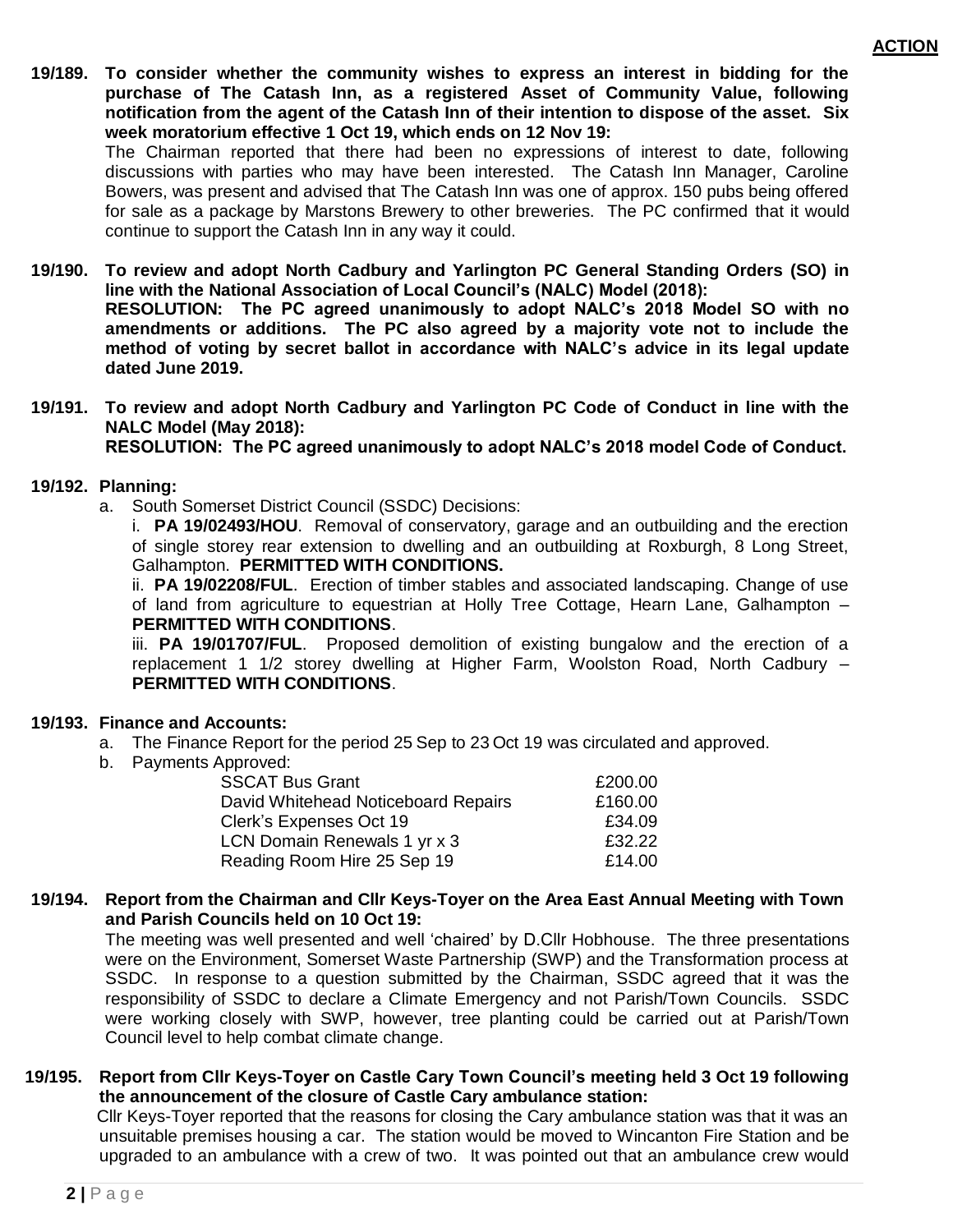**ACTION**

**JR / Clerk**

**AKT**

**Clerk**

normally go straight from one call to the next without going back to base, so the position of the base was not so important. This could lead to appliances being drawn to areas of high population and emergency centres at the detriment to more rural areas. To combat this, significant extra investment over the next two years would be made to increase the number of appliances in areas of high population density. The importance of Volunteer First Responders and Community Public Access Defibrillators was also discussed. D.Cllr Hobhouse advised that if anyone was interested in volunteering they could apply via the South Western Ambulance Service website [www.swast.nhs.uk.](http://www.swast.nhs.uk/)

### **19/196. To advertise parish council vacancy following Cllr Brain's resignation effective 23 Oct 19:** The Clerk reported that the vacancy would shorty be advertised with co-option to fill the vacancy at the next PC meeting on  $27<sup>th</sup>$  November 2019.

## **19/197. Parish Council use of Social Media and Parish Website:**

Cllr Brown reported that the PC Facebook page was back up and running. **Cllr Brown agreed to liaise with Cllr Keys-Toyer regarding the website provider chosen by the NP WG and compare against other website companies already approached and who have submitted quotes. DB / AKT**

### **19/198. SCC Highways – Winter Service 2019/20 including the role of Community Snow Warden (CSW):**

SCC confirmed it would make an additional £200,000 available for the highway winter service to fund additional gritting routes and other related activities. A new initiative starting in 2019 is the CSW Scheme. The CSW would receive training in responding to winter weather events, coordinating snow clearance, such as on footways etc. and acting as a point of contact with SCC in the event of bad weather. **Cllr Rundle agreed to attend the CSW training in order to ascertain whether the PC would like to join the scheme. The Clerk agreed to check with Cllr Montgomery on the quantity of de-icing material remaining.** 

### **19/199. Correspondence circulated:**

a. Reimagining the Levels - Draft Tree Policy for Town and Parish Councils. **It was agreed that the policy would be forwarded to the NP WG for consideration.**

b. St Margaret's Hospice – Yeovil Without Parish request for Parish and Town Councils to consider a funding commitment in 2020 budget subject to retaining the 12 in-patient beds at Yeovil and Taunton Hospice. **The Clerk agreed to include the proposal of a grant of £250 in this FY to the Yeovil Hospice and £100 per annum minimum grant for the following three financial years on the agenda for the next meeting.** 

c. South Somerset District Council Parish Ranger Scheme.

### **19/200. Items of Report and Future Business:**

a. Cllr Vaughan gave a brief report on the Community Speed Watch (CSW) Scheme. Eight residents received training, however, only four could fully commit to being available for a CSW once a week. The CSW operated at two sites once a week, outside the Orchard Inn and the new 'Camalet' development. In the one hour session, commencing at 8.30 on a Friday morning, they would record approx. 400 vehicles, 6 of which would be travelling in excess of 47mph in the 40mph speed limit. The speed devices used only recorded vehicles travelling over 45mph, however, the presence of the CSW team acted as a deterrent to speeders. The CSW would like to operate on a Sunday morning in an effort to reduce the speed of the motorbikes who regularly sped to their breakfast gathering at the Haynes Museum, Sparkford, however, they were finding it difficult with only four members as a minimum of three have to be present at a time. Other volunteers had come forward, however, there was no training available. **The Clerk agreed to write to the appropriate contact at Avon and Somerset Police to ask when training will be re-instated.** 

b. Cllr Keys-Toyer gave his progress report on the refurbishment of the parish historic fingerposts. They were coming to the end of the second year of the project and, to date, seven fingerposts and one milestone had been refurbished; the eighth was underway, which would complete their quota for the year. There are approx. six remaining, two of which the Emily Estate have offered to refurbish.

**Clerk**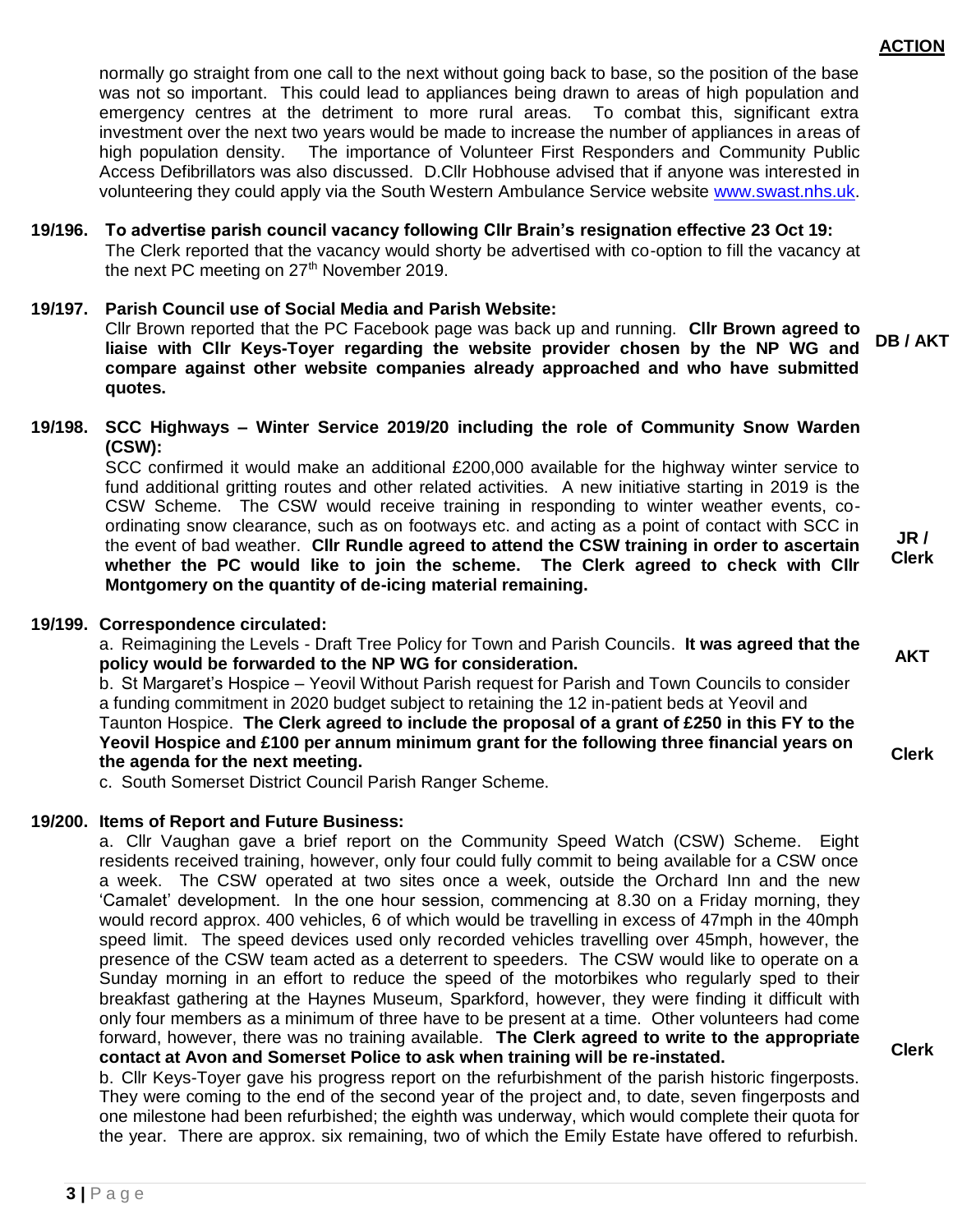Unfortunately some are beyond repair, which will need to be considered next year. Cllr Keys-Toyer wished to thank Cllr Rundle and Tim Gilbert for their help, enthusiasm and sense of humour. c. Cllr Bartlett commented on the poor condition of the North Cadbury War Memorial. The PC believed that the Parochial Church Council (PCC) formally accepted custodianship and future maintenance of the War Memorial in July 2014 who also held funds remaining from the War Memorial Group (WMG), following its dissolution post restoration of the War Memorial in 2012/13. **The Clerk agreed to include this item on the agenda for the next meeting.**

**Clerk**

**19/201. Date and time of next meeting:** will be held on 27 th November 2019 in the Reading Room, North Cadbury, commencing at 7.00pm.

There being no further business the meeting closed at 8.45 pm.

SIGNED……………………………………… DATED……………………………..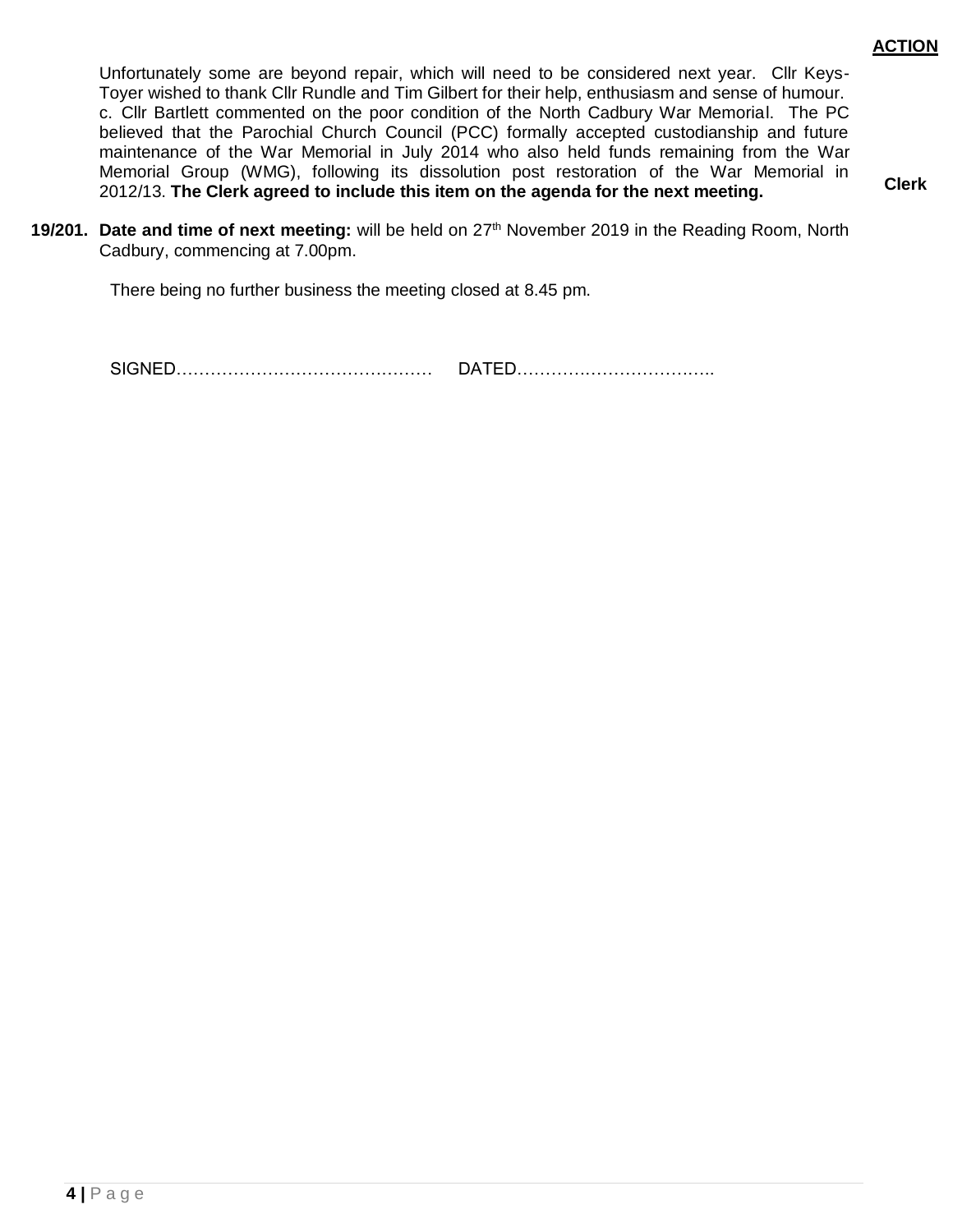### Attachment 1

# **North Cadbury and Yarlington Parish Council Rights of Way Report – October 2019**

### **Works Completed**

| WN 19/63 | Handrails replaced/repaired. |
|----------|------------------------------|
| WN 31/7  | Stiles repaired/rebuilt.     |

### **Works in Hand**

#### **Footpath Reference:**

| WN 19/98  | Signpost, obstruction and locked gate is in hand. The Rights of Way Warden, Eve                               |
|-----------|---------------------------------------------------------------------------------------------------------------|
|           | Wynn, has spoken to the Landowner.                                                                            |
| WN 19/101 | Signpost missing on A359 - as above.                                                                          |
| WN 19/105 | A fast track alternative to a TRO was identified by SCC. The Landowners either                                |
|           | side are content for removeable bollards to be installed. A form has been completed and sent to               |
|           | Somerset County Council and the work should be undertaken in the next six to eight weeks.                     |
|           | Funding has been allocated for the renovation of the surface of this route once the                           |
|           | bollards are installed.                                                                                       |
| WN 19/17  | Stiles to be repaired/rebuilt. The Rights of Way Warden is working with the landowner to get                  |
|           | these done ASAP.                                                                                              |
| WN 19/6   | Stile to be repaired/rebuilt - as above.                                                                      |
| WN 27/32  | Large bridge to be removed/rebuilt. The Rights of Way Warden has permission from the                          |
|           | landowner to access the bridge from his land.                                                                 |
| WN 19/72  | Stile/sleeper bridge to be replaced. The landowner has kindly agreed to do this.                              |
| WN 19/80  | Bridge to be replaced. Stiles still broken, new hedging plants planted across path.                           |
|           | Three electric fences across line of path between stile near Woolston Road and broken                         |
|           | bridge/stiles. (missing hand grips on electric fences). The landowner has attended to the                     |
|           | overgrowth; stile and has also re-set the concrete bridge.                                                    |
| WN 19/96  | Waymark post needed at eastern end of 19/96 at junction with 19/81 and 19/82. As this was not                 |
|           | logged on the ROAM website the Rights of Way Warden was unaware of this issue until now.                      |
| WN31/7    | A waymark was needed at corner of field (concrete post) just by Yarlington House. This has been<br>undertaken |

At the junction between WN19.38/, WN19/29 and WN19/40 (close to Hewlett's Mill) there is a broken stile which poses a health and safety risk to people attempting to use it. This is on land which is now owned by the Emily Estate. Neighbours contacted the Estate however this is still to be rectified. At the last meeting it was felt that a letter from the PC to the Emily Estate would be appropriate however, in the interim, the Rights of Way Warden has instructed her contractor to attend to this due to the safety of users.

#### **Additional Identified Problem Areas**

#### **Yarlington**

| This has been redirected. Also missing finger posts and lack of way marking in yard.                                                                                                                                                              |
|---------------------------------------------------------------------------------------------------------------------------------------------------------------------------------------------------------------------------------------------------|
| There is an obscured gate with concrete posts and no way marking to indicate the<br>route.                                                                                                                                                        |
| Electric fences with no protection and too close to boundary to allow for<br>passage. Also, no way-marking in farmyard at the southern end. Due to the hostility<br>of the landowner access to correct these issues is, apparently, not possible. |
|                                                                                                                                                                                                                                                   |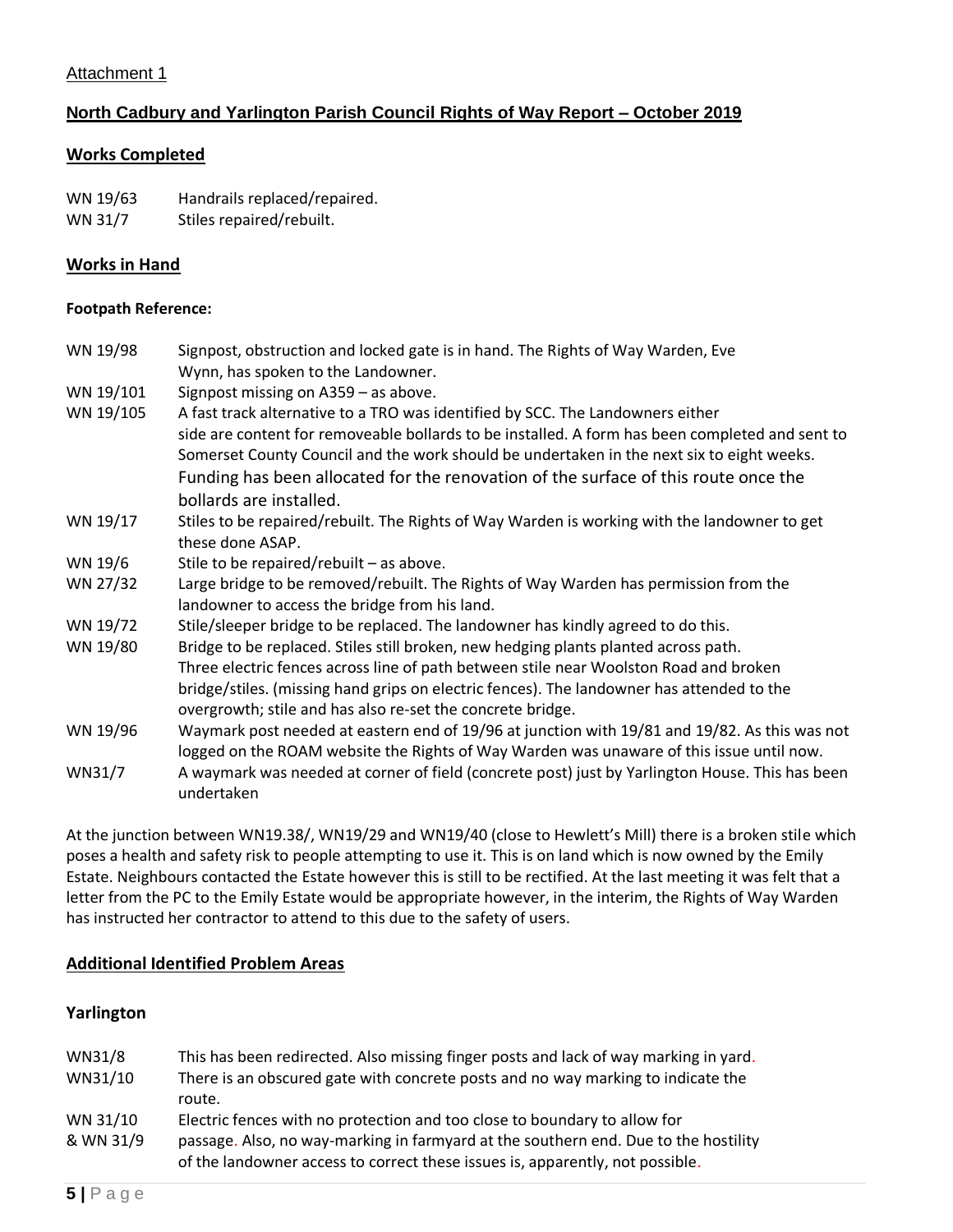# **Footpath Routes**

As discussed at previous Parish Council meetings it was decided that copies of maps of suggested routes be made available at local pubs. This approach will be pursued. The Rights of Way Warden and our PPLO met on 30th September to update faults on circular walks. As a result a batch of work has been agreed and passed to the Rights of Way contractor. Once the faults on the circular walks are corrected the routes can be publicised.

# **Stiles & Cross Compliance**

As reported at the last Parish Council Meeting work is currently underway to identify suitable packages of work to clear rights of way and rebuild stiles. The team, directed by the Rights of Way Warden, hope to undertake five days of work during the period. Three days are defined below.

# **Faults to be funded by Somerset County Council.** 3 days @ £150 per day

(All in North Cadbury) WN19/85 broken stile next to electric fence at crossing with track. WN19/84 broken stile just after wooden bridge at junction of WN19/84 & 85. Broken stile WN19/84 turns north at field boundary. WN19/38 broken stile repairs and insert step. (Hewlett's Mill) WN19/88 no access, overgrown and stile repairs. WN19/42 bridge repairs (Leland Trail) Wn19/6 (onto A359) replacement stiles. WN 19/101 clear and possibly replace finger post off A359. WN19/5 replace stile

As confirmed at the last Parish Council meeting there are currently sufficient funds in the Parish Council budget this FY to support three additional days of work. Two days of potential work are defined below:

# **Faults Requested to be funded by North Cadbury Parish Council** (2 days @£150 per day)

(All in Galhampton)

WN19/1 (Smallway Lane east) access off lane completely overgrown and broken stile and no finger post. WN19/1 southern end at junction with Frog Lane. No access, overgrown and no stile or way marking. WN 19/54 bridge and stile broken and overgrown (in field boundary at west end of first section). WN19/43 re site finger post off Corkscrew Lane.

WN19/81 & 96 & 82 finger post way mark at junction of these three paths.

We are also working on the assumption that the Mendip Ramblers will be able to provide a team to undertake work totalling three days. Their tasks need to be defined.

# **As a reminder, the best way to report rights of ways issues is via:** <https://roam.somerset.gov.uk/roam/map>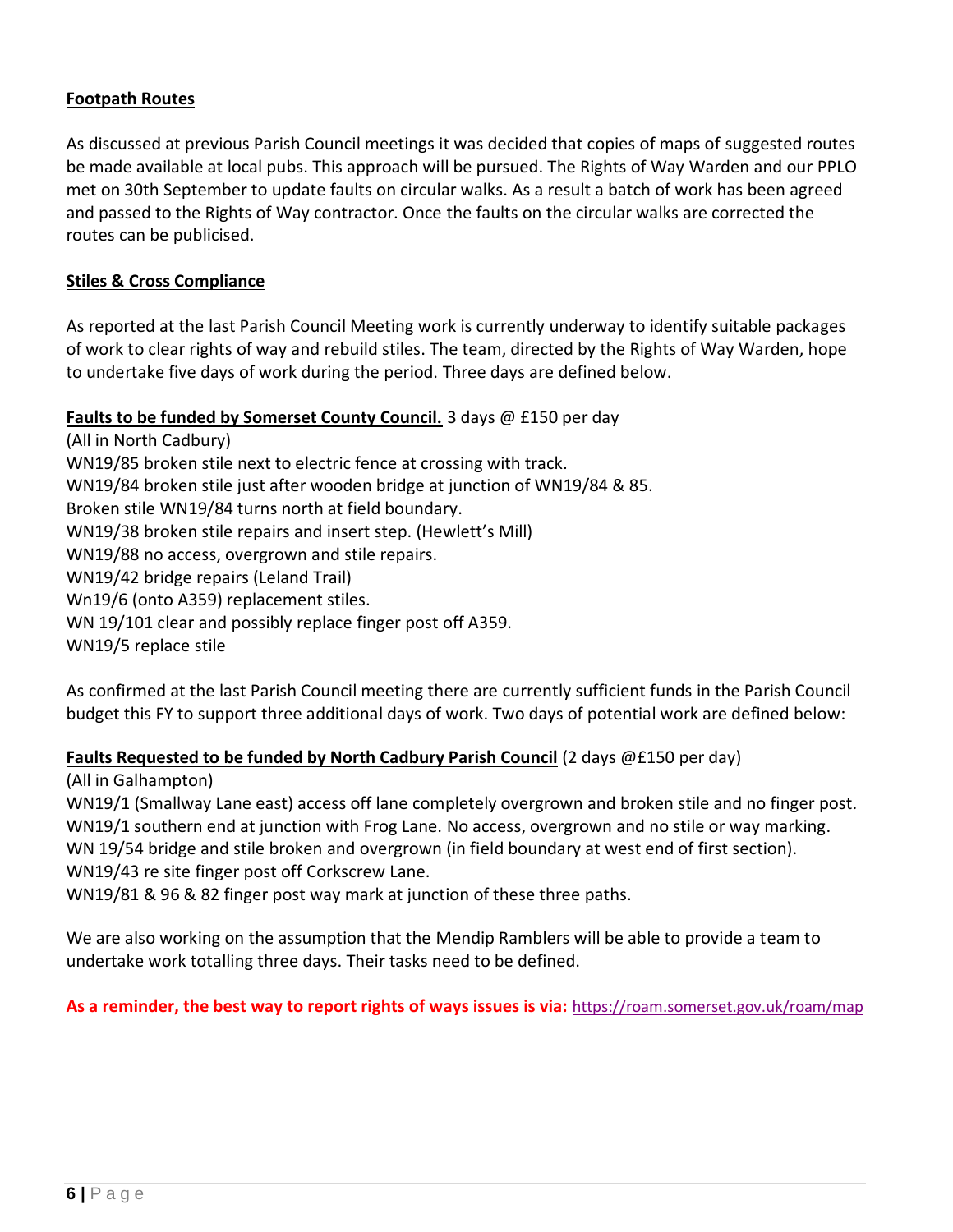# Attachment 2

# **North Cadbury & Yarlington Highways Report – October 2019**

| <b>Lower Back Way</b><br>As above. Patching will be considered from April 2019 - Ongoing.<br><b>Opposite</b><br><b>Sycamore Cottage</b><br><b>Sandbrook Lane</b><br>On the stretch of lane leading past "the Cabbage Patch" water is<br><b>Right of Way</b><br>leaving the lane though the hedge into the field, in two places on the<br>east side, making the footpath (part of the Leland Trail) unpassable.<br><b>Erosion</b><br>SCC need to determine where the local gullies outfall to then identify<br>a solution - Ongoing.<br><b>Highway Erosion</b><br>The edges of the lane are eroding in a number of places.<br><b>Sandbrook Lane</b><br>The latest response from SCC is that the verge erosion remediation<br>would be arisings placed and compacted and the verge re-<br>established on top of that. This is awaiting budget allocation for the<br>program.<br>The latest update is that other options are being considered as there<br>may be something more suitable. | <b>Drains in Lower</b><br><b>Back Way/</b><br><b>Sandbrook Lane</b> | Following improvements to the drainage in the lane patching<br>work will be considered from April 2019 - Ongoing. |
|----------------------------------------------------------------------------------------------------------------------------------------------------------------------------------------------------------------------------------------------------------------------------------------------------------------------------------------------------------------------------------------------------------------------------------------------------------------------------------------------------------------------------------------------------------------------------------------------------------------------------------------------------------------------------------------------------------------------------------------------------------------------------------------------------------------------------------------------------------------------------------------------------------------------------------------------------------------------------------------|---------------------------------------------------------------------|-------------------------------------------------------------------------------------------------------------------|
|                                                                                                                                                                                                                                                                                                                                                                                                                                                                                                                                                                                                                                                                                                                                                                                                                                                                                                                                                                                        |                                                                     |                                                                                                                   |
|                                                                                                                                                                                                                                                                                                                                                                                                                                                                                                                                                                                                                                                                                                                                                                                                                                                                                                                                                                                        |                                                                     |                                                                                                                   |
|                                                                                                                                                                                                                                                                                                                                                                                                                                                                                                                                                                                                                                                                                                                                                                                                                                                                                                                                                                                        |                                                                     |                                                                                                                   |
|                                                                                                                                                                                                                                                                                                                                                                                                                                                                                                                                                                                                                                                                                                                                                                                                                                                                                                                                                                                        |                                                                     |                                                                                                                   |
|                                                                                                                                                                                                                                                                                                                                                                                                                                                                                                                                                                                                                                                                                                                                                                                                                                                                                                                                                                                        |                                                                     |                                                                                                                   |
|                                                                                                                                                                                                                                                                                                                                                                                                                                                                                                                                                                                                                                                                                                                                                                                                                                                                                                                                                                                        |                                                                     |                                                                                                                   |
|                                                                                                                                                                                                                                                                                                                                                                                                                                                                                                                                                                                                                                                                                                                                                                                                                                                                                                                                                                                        |                                                                     |                                                                                                                   |
|                                                                                                                                                                                                                                                                                                                                                                                                                                                                                                                                                                                                                                                                                                                                                                                                                                                                                                                                                                                        | <b>Drains in Hearn</b>                                              | Drain pipe damage, close to the junction of Galhampton Manor, will                                                |
| and March Lanes<br>benefit from repairs in the near future.<br>Works are pending this financial year.                                                                                                                                                                                                                                                                                                                                                                                                                                                                                                                                                                                                                                                                                                                                                                                                                                                                                  |                                                                     |                                                                                                                   |
| Patching will be considered from April 2019 - Ongoing<br><b>Highway Erosion in</b>                                                                                                                                                                                                                                                                                                                                                                                                                                                                                                                                                                                                                                                                                                                                                                                                                                                                                                     |                                                                     |                                                                                                                   |
| <b>Hearn and March</b><br>Lanes                                                                                                                                                                                                                                                                                                                                                                                                                                                                                                                                                                                                                                                                                                                                                                                                                                                                                                                                                        |                                                                     |                                                                                                                   |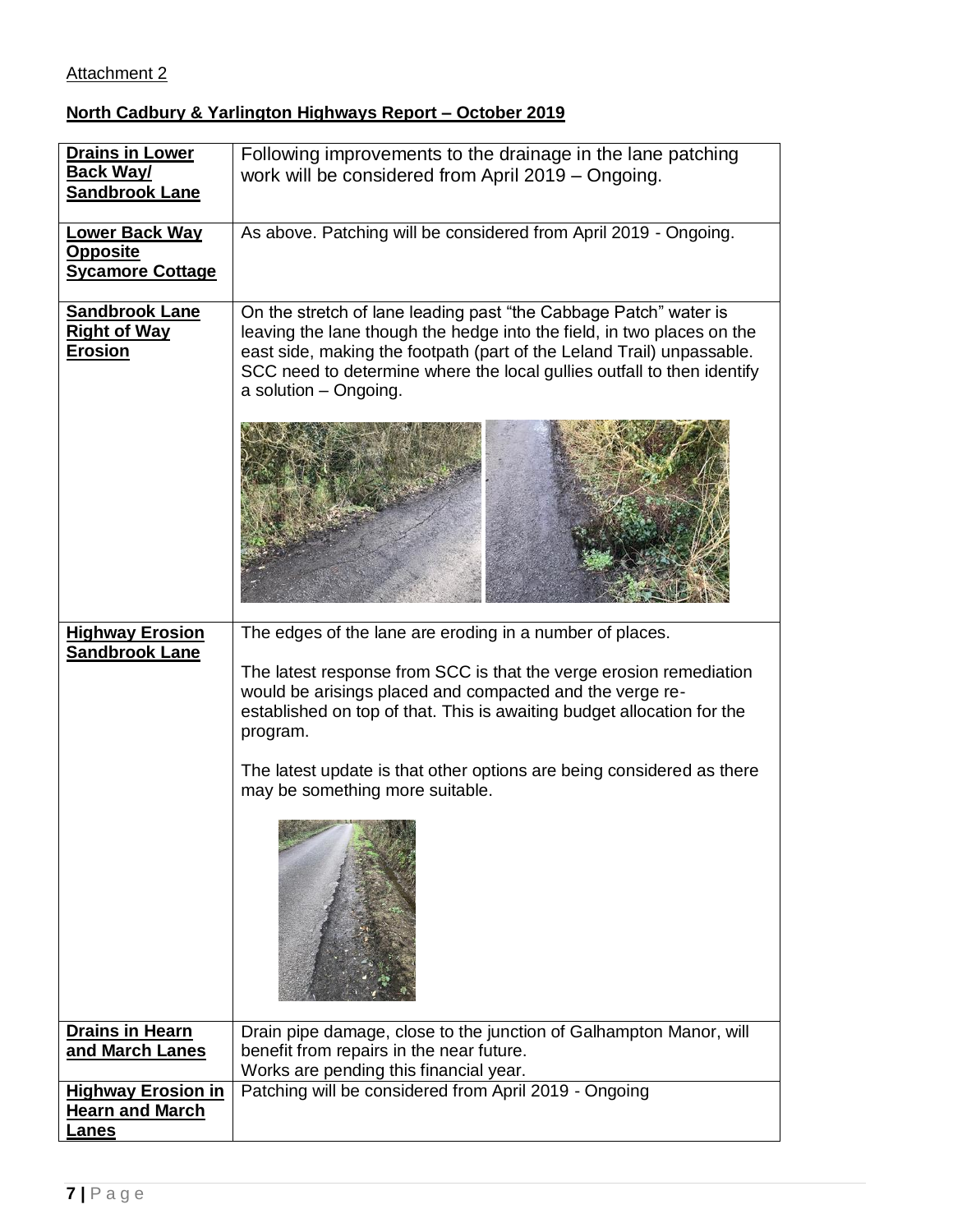| <b>Yarlington, Pound</b><br><b>Lane</b>                                                                       | The immediate concern was identified as one pothole which was<br>instructed for repair following a planned inspection, the lane is<br>showing signs of deterioration and it is accepted that it would benefit<br>from some patch repairs.                                                                                                                                                                                                                                                                                                                                                                                                                                                                                                                                                                                               |
|---------------------------------------------------------------------------------------------------------------|-----------------------------------------------------------------------------------------------------------------------------------------------------------------------------------------------------------------------------------------------------------------------------------------------------------------------------------------------------------------------------------------------------------------------------------------------------------------------------------------------------------------------------------------------------------------------------------------------------------------------------------------------------------------------------------------------------------------------------------------------------------------------------------------------------------------------------------------|
| <b>Highway Erosion in</b><br><b>Stoke Lane in the</b><br>Vicinity of<br><b>Yarlington Mill</b><br><b>Farm</b> | With reference to the map on the following page:<br>Section A is periodically cleaned on a planned program and<br>sometimes cleaned reactively however SCC are now aware that<br>works are required. Funding will be available during the 2019<br>Financial Year to effect repairs. This will include underground filter<br>drains to try to capture the springs which seem to be here.<br>Section B, part of the surface water drainage outfalls to here however<br>the ditch is the riparian responsibility of the landowner (Emily Estate)<br>and needs to be cleared by them. A meeting was recently held with<br>the landowner and they have agreed that the hedgerows and ditches<br>are to be attended to.<br>Programmed for 6th - 17th Jan 2020 with road closure.<br>On completion of these works patching will be undertaken. |